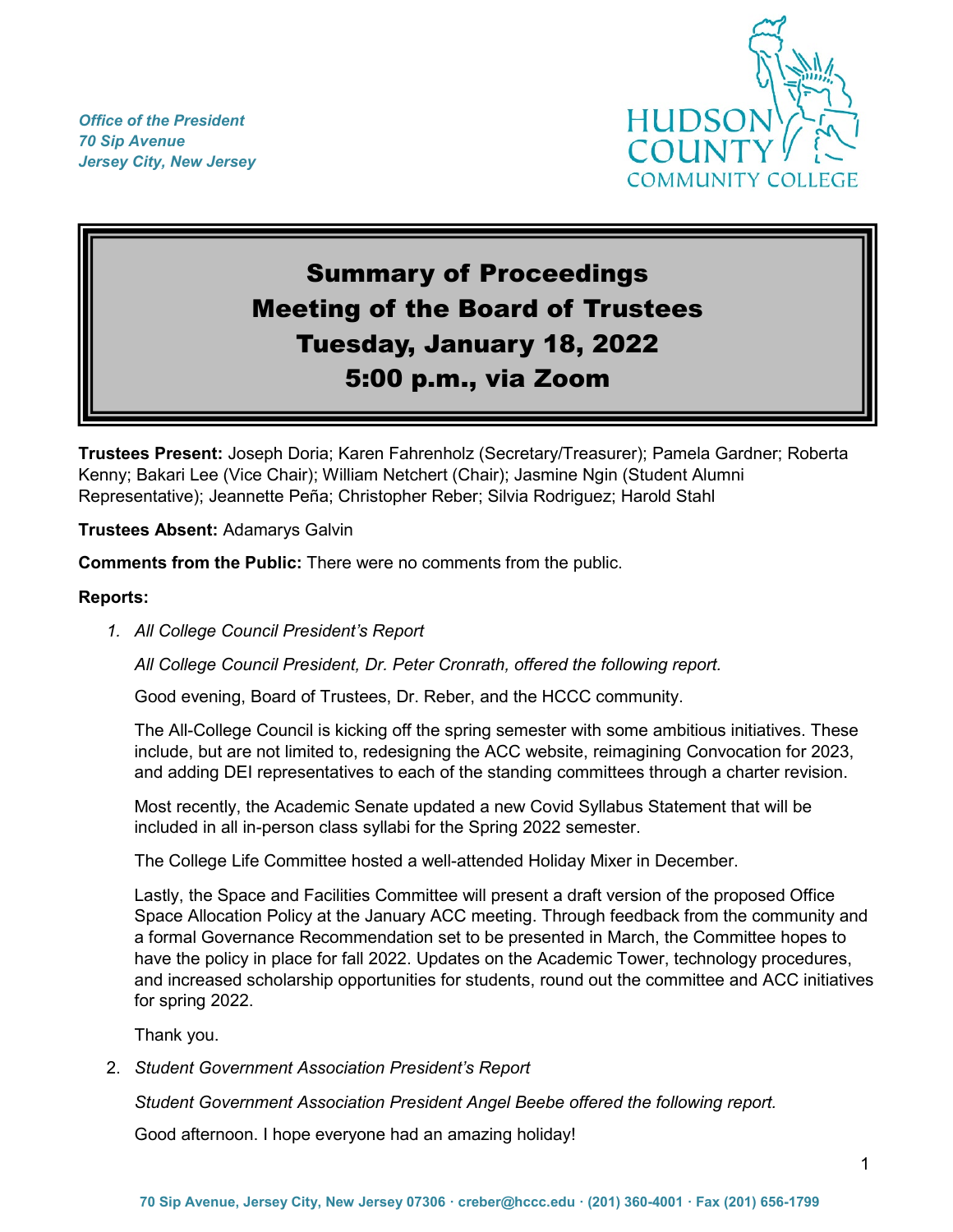Last month, before the holiday break, SGA hosted a winter festival where we had hot cocoa, food, vendors, Karaoke, and other fun activities. Families and friends were invited to attend with the students. This was the first event that this year's SGA planned. We all had an amazing time, and we hope to plan another event in the near future.

Over the break, SGA worked on the "30 Days of Tips" project. These tips were filmed and edited and will be posted on the SGA Instagram account. These videos review the various resources HCCC offers that a new student or even a current student may not be aware of. We hope students will take full advantage of all the wonderful benefits of being an HCCC student. We also hope students will continue to get involved by starting or joining clubs.

One of our members, Sally Elwir, a first-year criminal justice student now in her second semester, has moved into the position of Vice President of SGA for the North Hudson Campus. We are all truly proud and excited about the amazing plans she has in store.

As we enter our second semester and our last semester at HCCC, we seek new Senators who will hopefully become Executive Board members. We are all very excited to continue working on this year's initiatives and projects, and I look forward to updating all of you on our progress.

*3. President's Report*

*President Reber offered the following remarks.*

Good evening, Trustees and colleagues.

It is wonderful to be back together again for our first Board of Trustees meeting of 2022!

This evening, we welcome Alexa Riano in her new role as Executive Assistant to the President and Board of Trustees. Alexa, we all look forward to your leadership and support for Board meetings and activities. We also welcome our new President's office colleagues, Janet Chavez, and Madeline Rivera.

Angel and Peter, thank you for your reports and your leadership.

Yesterday, as we celebrated the Martin Luther King, Jr. holiday, our college community reflected on the sacrifices, selfless acts, and struggles that so many were willing to endure for the benefit of others throughout our nation's history. HCCC community members feel a shared responsibility to remember our history, build bridges and community, and bring awareness to where more work is needed. In a note to the College community yesterday – which our valued colleague, Vice President Yeurys Pujols, helped me write – I shared the pride and gratitude I feel about all we have done together over the last three years and beyond to promote social justice and equality for all. This work has galvanized our entire HCCC family, and I thank all who are involved and making a difference.

Our HCCC community just completed College Service Day, a full day of invigorating professional development. The day's activities were offered around the theme of "Reimagining Pathways to Student Success." Dr. Davis Jenkins, Research Professor in Education and Social Policy at Columbia University and a Senior Research Scholar at the Community College Research Center, offered the keynote address. Dr. Jenkins is nationally recognized for his research on student success and community college best practices. We were also delighted that Lenore Pearlstein, President and Co-Owner of Potomac Publishing, Inc., which publishes *INSIGHT Into Diversity* magazine, spoke and presented the magazine's Higher Education Excellence in Diversity (HEED) Award to us virtually.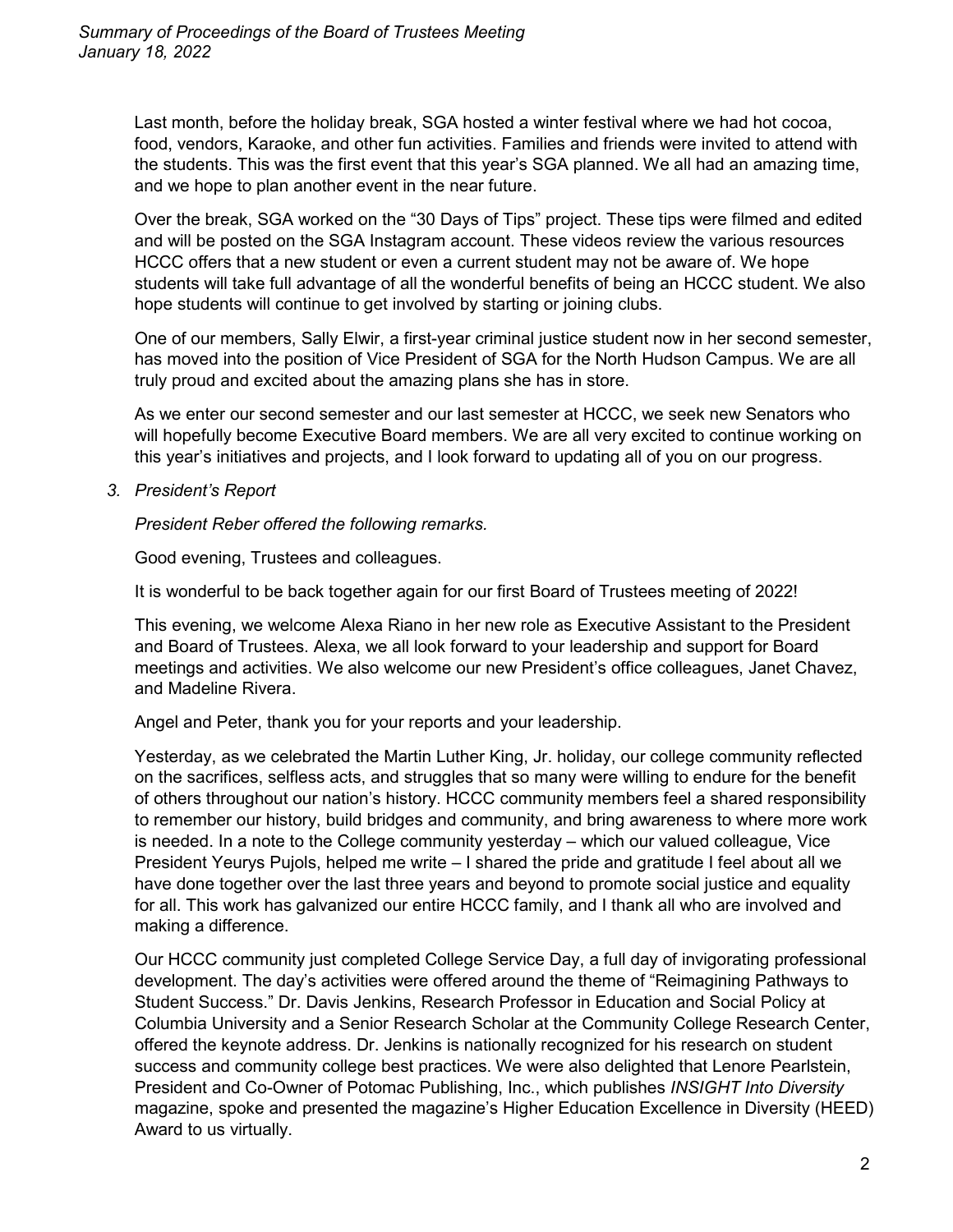Our annual Philip Johnston Awards for Excellence in Teaching were presented to two valued faculty colleagues: Dr. Fatma Tat, Instructor of Chemistry, and Dr. Sirhan Abdullah, Assistant Professor of Health Services and Sciences. We congratulate Abdullah and Fatma and thank them for their excellence in teaching and service.

We also recognized 24 HCCC faculty and staff who completed our most recent offering of the Association of College and University Educators (ACUE) certificate program. ACUE offers rigorous virtual professional development programs focused on data and best practices in teaching and learning. ACUE certificate programs are highly regarded nationally. We continue to offer these certificate program opportunities for all interested faculty and staff. We thank Dr. Paula Roberson, Director of the Center for Teaching, Learning, and Innovation, for leading and coordinating the ACUE program at HCCC. And we thank Vice President Darryl Jones, Director of Faculty and Staff Development Lilisa Williams, and planning committee members for organizing a phenomenal College Service Day for our College community.

Today, I have invited two colleagues to speak about our project to scale up the overwhelmingly successful elements of our Educational Opportunity Fund, or EOF Program, to benefit more than the 200 HCCC students enrolled in that program. The project, entitled "Hudson Scholars," shows very promising early signs of having a significant, positive impact on the retention of over 700 additional HCCC students who began their studies last fall.

Joining me today are the co-chairs of this project, Dr. Gretchen Schulthes and John Urgola. Gretchen is Assistant Director of Advising and Counseling, and John is Coordinator of Institutional Effectiveness. Gretchen and John, thanks for joining us today.

*Gretchen Schulthes offered the following remarks.*

Thank you, Dr. Reber, for the introduction.Thank you so much to everyone for having us here.

The Hudson Scholars Project has been influenced by the success of our EOF program and other nationally recognized programs, such as the CUNY ASAP program. We're going to share a bit of the framing for the program and the students who are involved.

In conceptualizing this program, we wanted to consider common factors across all highly successful programs that we believe will support students' success. We are focusing on intrusive advisement and academic counseling, progress reports from faculty, and stipends linked to highimpact practices.

We recognize that our students need support and engagement with the staff. Students meet regularly with academic counselors who provide targeted support and referrals to on-campus resources. Since last summer, we have hired five academic counselors for a one-year trial of this project, and to date, 79% of the Hudson Scholar students have met with their academic counselor at least once.

Secondly, we know that faculty are committed to student success, but mechanisms often haven't been facilitated to provide faculty feedback. Therefore, we created an online forum to encourage faculty to provide data throughout the semester. Thus far, 68% of faculty have submitted student progress reports during the fall term.

Lastly, we recognize that many of the challenges students encounter in retention and completion aren't always academic. Many problems often include a financial component, and our College is committed to offering support. By completing monthly tasks and engaging with our academic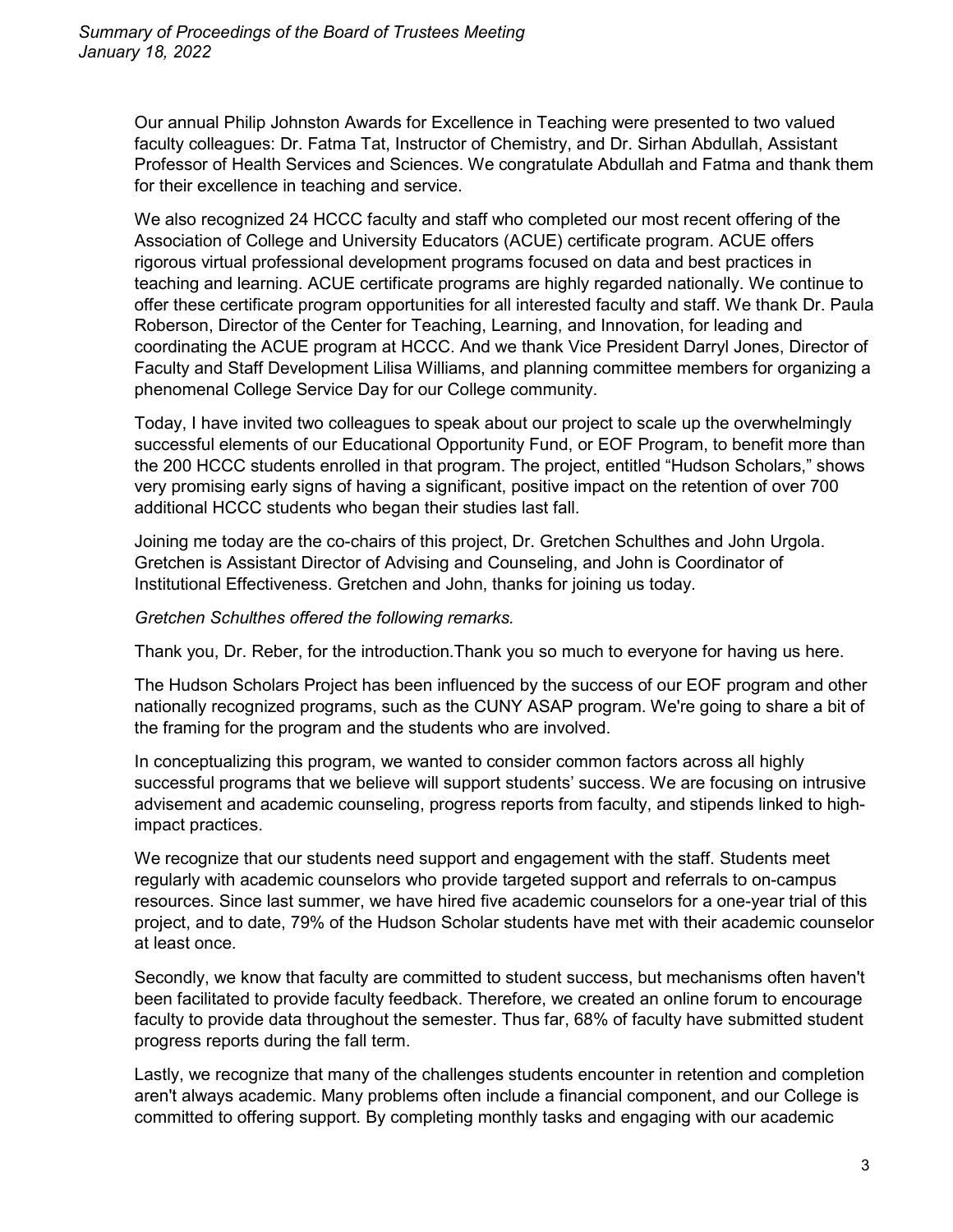counselors, students can earn a monthly stipend of up to \$250. Thus far, 65% of students have earned at least one monthly stipend during the fall semester. These are critical pillars of this program.

In building out the *Hudson Scholars* program, we have primarily replicated components of EOF. We also looked for opportunities to expand our impact.

We began with 717 students whose first semester at Hudson County Community College was summer or fall of 2021. We wanted to serve students new to the College while also including transfer students. We also looked for students enrolled at least three-quarter time, or nine credits. Since EOF students must be full-time in their first semester, we expanded the opportunity to a larger number of students. We also limited our eligibility to exclude some programs with alternative advisement structures. For instance, some of our culinary and competitive admissions allied health programs have been excluded.

Lastly, in alignment with EOF criteria, we sought out and invited students in their final level of ESL to facilitate their timely completion of those degree requirements.

John will now share our initial data, which are quite promising.

#### *John Urgola offered the following remarks.*

Ultimately, the goal of *Hudson Scholars* is to try to reproduce the success that we have observed in EOF, particularly on retention. I'm happy to report the early returns have been excellent. As of January 17, 79% of Hudson Scholar students had already registered for the spring term.

In contrast to the Hudson Scholars comparison group, students meeting the same criteria but not in the trial project are currently being retained at a rate of 49%. That's about a 61% greater retention rate for Hudson Scholar students. If we isolate the Hudson Scholar students we know have worked with a counselor once at minimum, that number is even higher at 83%.

The new EOF student retention rate is also 79%. That's an excellent benchmark for us, knowing that Hudson Scholar students are being retained at the same rate as highly successful EOF students. Again, the early returns are very promising.

#### *President Reber resumed his remarks.*

Gretchen and John, thanks for this exciting work! This concludes my report, but Gretchen, John and I would be happy to entertain any questions or comments you may have.

## *Regular Monthly Reports and Recommendations*

## **1. The Minutes of the Regular Meeting of November 23, 2021, were approved.**

## **2. Gifts, Grants, and Contracts Report**

*The College has received the following grant:* 

**Title**: Non-Credit Alignment Lab Initiative

**Agency**: Association of Community College Trustees (ACCT) and Education Strategy Group (ESG)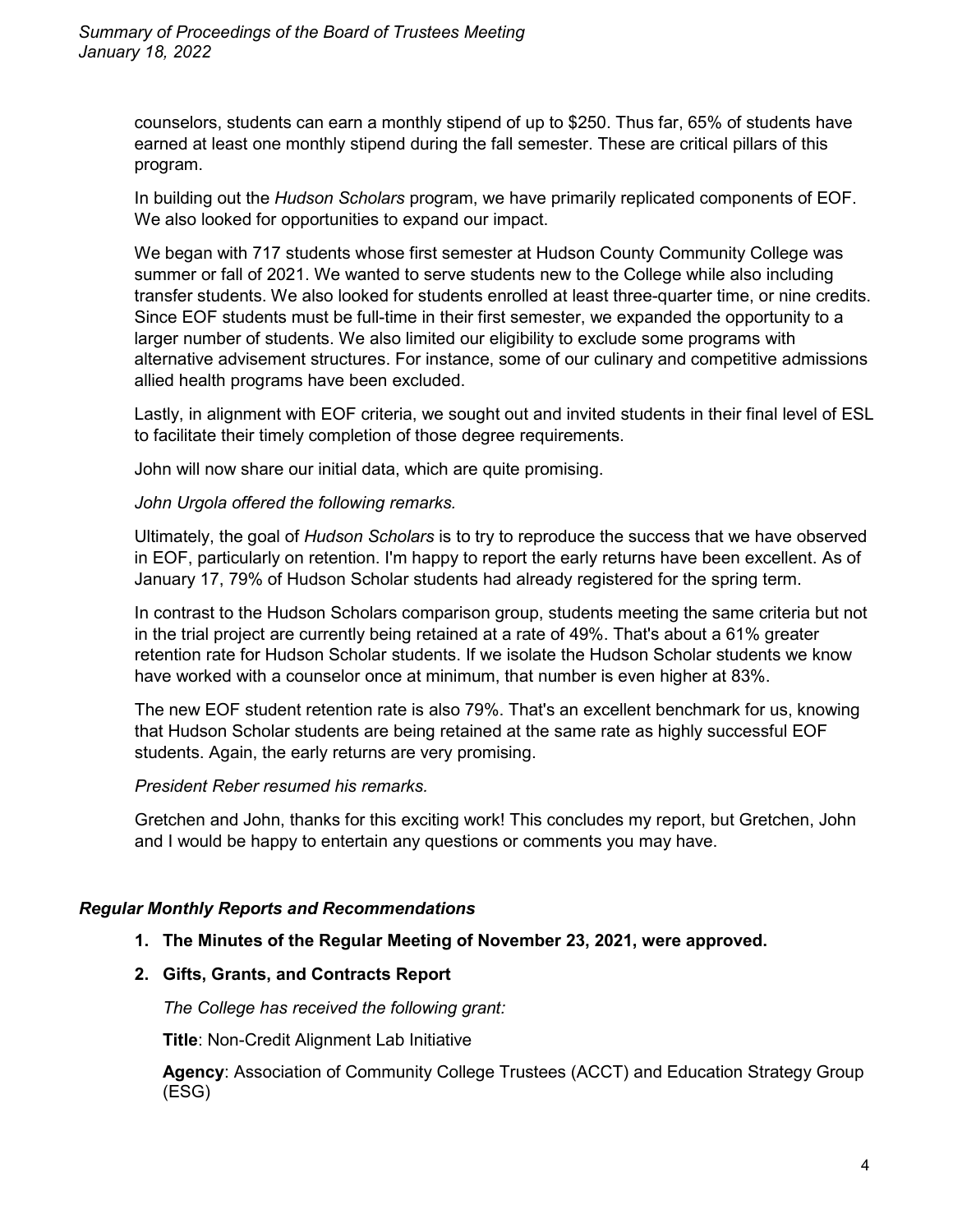**Purpose of Grant**: The Noncredit and Credit Alignment Lab (NCAL) is a two-year initiative to support ten community college governance units (e.g., systems, districts, or colleges) to develop new or improved pathways between non-credit and credit programs. This initiative will leverage the framework for non-credit and credit pathway alignment to inform the design of a community of practice and set of technical assistance provisions. ACCT will provide a \$3000 stipend for the College's participation to offset the cost of data collection.

**College Administrator**: Lori Margolin

#### **College Contribution**: \$0

**Award Amount**: \$3,000.00 (Stipend)

The following actions were taken concerning **Fiscal, Administrative, Lease, and Capital Recommendations** brought forward by the Administration and endorsed by the Finance Committee.

- 1. Resolution Authorizing Payment for Gabert Library and North Hudson Campus Glass Barrier Architectural Redesigns to be funded by the American Rescue Plan (ARP) Grant, at a cost not to exceed \$65,000, was approved.
- 2. Resolution Authorizing Payment for North Hudson Campus Café Redesigns to be funded by the American Rescue Plan (ARP) Grant, at a cost not to exceed \$68,600, was approved.
- 3. Resolution Authorizing Server Upgrades Required for Remote Services and Instruction, to be funded by the American Rescue Plan (ARP) Grant at a cost not to exceed \$430,154, was approved.
- 4. Resolution Authorizing Software and Maintenance Upgrades Required for Virtual Desktop Infrastructure Classrooms, to be funded by the American Rescue Plan (ARP) Grant at a cost not to exceed \$411,698, was approved
- 5. Resolution Authorizing Virtual Desktop Infrastructure Computers, to be funded by the American Rescue Plan (ARP) Grant at a cost not to exceed \$234,825, was approved.
- 6. Resolution Authorizing Cloud Migration and Security Software, to be funded by the American Rescue Plan (ARP) Grant at a cost not to exceed \$93,780, was approved.
- 7. Resolution Authorizing Passwordless Security Software, to be funded by the American Rescue Plan (ARP) Grant at a cost not to exceed \$26,243, was approved.
- 8. Resolution Authorizing Purchase of Computers for ITV Rooms, to be funded by the American Rescue Plan (ARP) Grant at a cost not to exceed \$42,221, was approved.
- 9. Resolution Authorizing Purchase of Apple Computers for the Social Science Department, to be funded by the Carl D. Perkins Grant at a cost not to exceed \$104,590, was approved.
- 10. Resolution Authorizing the Purchase of Apple iPads and Pencils for the Social Science Department, to be funded by the Carl D. Perkins Grant at a cost not to exceed \$36,540, was approved.
- 11. Resolution Ratifying and Approving Payment for Emergency Elevator Repairs at 70 Sip Avenue and 4800 Kennedy Boulevard, at a cost not to exceed \$41,553, was approved.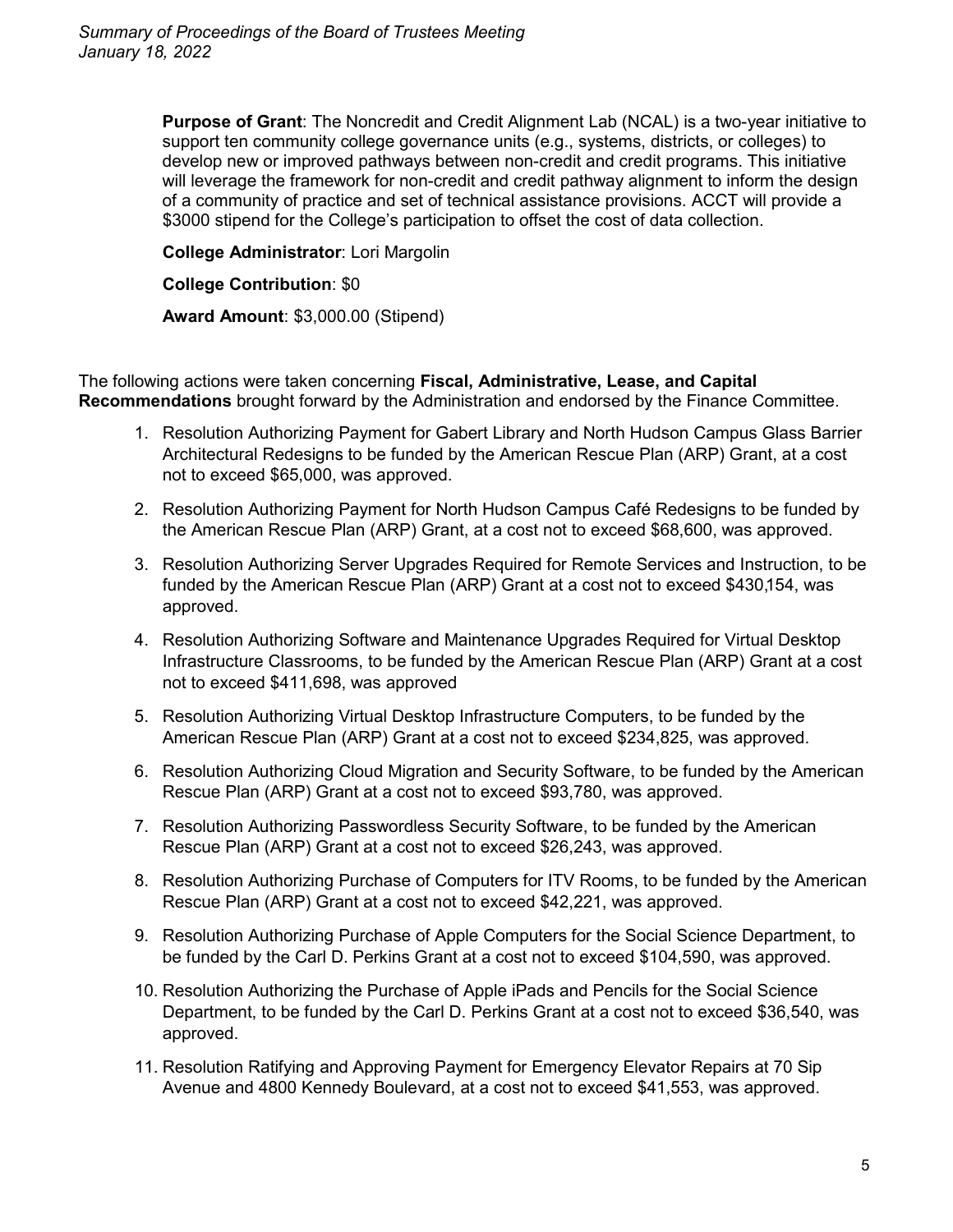The following actions were taken regarding **Personnel Recommendations** brought forward by the Administration and endorsed by the Personnel Committee.

- 1. The retirement of the Secretary of Academic Development and Support Services was approved.
- 2. The resignations of an Assistant Director, Educational Opportunity Fund; Associate Dean, English and ESL; Program Assistant (Grant-funded); and Coordinator, Early College Programs, were approved.
- 3. Faculty appointed to the following full-time positions were approved: Instructor, Practical Nursing; Instructor, Nursing Day Program.
- 4. Staff appointed to the following full-time positions were approved: Custodial Supervisor; Senior Accountant; two Student Success Coaches.
- 5. Appointments of Temporary Full-time Staff were approved.
- 6. Appointments of Temporary Full-time Faculty for Spring 2022 were approved.
- 7. Authorizations of Part-time Staff through January 2023, as needed, were approved.
- 8. Appointments of New Hire Adjunct Instructors were approved.
- 9. The following Modification to Staffing Table was approved:

| <b>Current</b><br><b>Approved Title</b> | <b>New Title/Deleted</b><br>Title (if applicable) | Incumbent (If<br>applicable) | <b>Salary Adjustment   Effective Date</b><br>(If applicable) |                  |
|-----------------------------------------|---------------------------------------------------|------------------------------|--------------------------------------------------------------|------------------|
| Coordinator,                            | Assistant Director,                               | N/A                          | N/A                                                          | January 19, 2022 |
| Early College                           | Early College                                     |                              |                                                              |                  |
| Programs                                | Programs                                          |                              |                                                              |                  |

- 10. Resolution to Approve Library Policies was passed.
- 11. Resolution to Approve Student Affairs Policies was passed.
- 12. Resolution Authorizing the award of Cannabis Curriculum Development Services for Hudson County Community College was approved.
- 13. Resolution Authorizing the award of Program Assistance Services for the JPMorgan Chase Foundation, "Gateway to Innovation" Grant, was approved.

The following actions were taken regarding **Academic and Student Affairs** as brought forward by the Administration and endorsed by the Academic and Student Affairs Committee.

- 1. Resolution Authorizing Memorandum of Understanding Between Hudson County Community College and Optima Health Fountains was approved.
- 2. Resolution Authorizing Articulation Agreement Between Hudson County Community College and the Statewide Hispanic Chamber of Commerce of New Jersey was approved.
- 3. Resolution Authorizing Memorandum of Understanding Between Hudson County Community College and the Association of Community College Trustees for Participation in the Noncreditto-Credit Alignment Lab was approved.